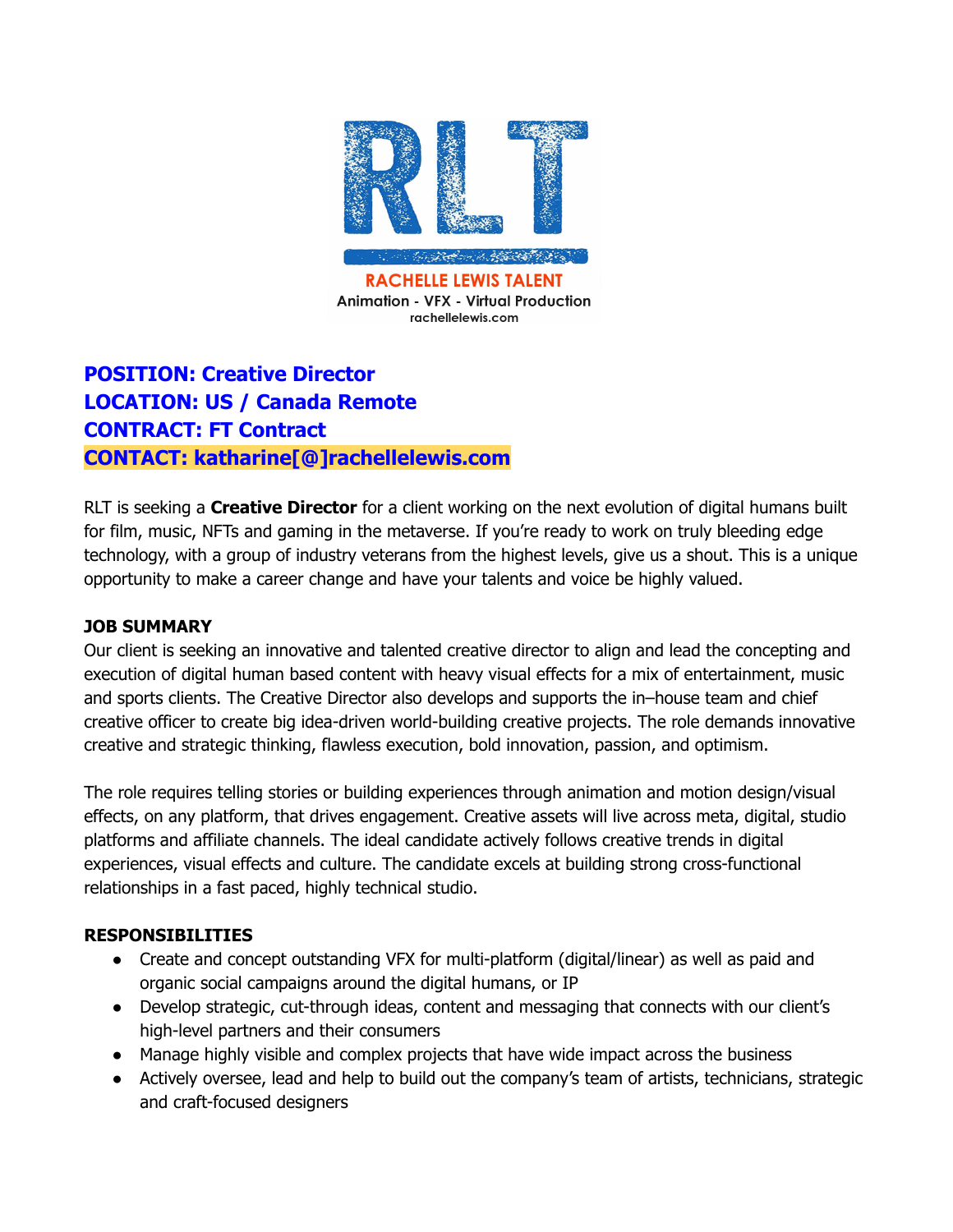- Get into the details of all creative projects as needed by the CCO, EP and COO, while having awareness of when to lead and when to help
- Be both a leader for the team on projects and a thought leader to the studio from a brand standpoint
- Manage the creative process from concept and budgeting to execution and final delivery
- Translate marketing objectives into clear content strategies and outputs
- Work collaboratively with multidisciplinary project teams VFX, Business Dev, Partners and key Directors or collaborating Creative Directors
- Ensure visual communication and company brand standards are met
- Oversee and add approval to deliverables, timelines and content design budgets/scopes for the studio
- Represent creative output throughout the wider organization, presenting to key management and communicating with all internal teams and external agents or agencies
- Manage multiple projects, with the ability to switch from one to the other seamlessly while staying on deadline and within budget
- Review and approve the work of all direct reports before seeking the approval of the CCO, Executive Producer or COO
- Provide regular performance feedback to direct reports, including crafting and delivering performance reviews
- Partner with the Creative, Production and Business Operations team on resourcing, scheduling, and budgets while improving processes and efficiencies

## **REQUIREMENTS**

- A portfolio featuring a wide range of visual effects and design-heavy content or campaigns, featuring a diversity of creative ideas, techniques and approaches to solving problems through CGI, mixed media, Virtual Reality and traditional animation
- A proficiency in studio programs such as Flame, Houdini, Maya.
- A proficiency in management or pipeline programs such as Shotgrid, Asana, Miro and Ftrack
- Solid understanding of fundamental disciplines of vfx design as well as creative trends, specifically across music, sports, art, 2D/3D animation, mixed media motion graphic design
- Must be able to work quickly but also remain extremely detail-oriented
- Strong aptitude and eye for motion design trends and innovative concepts/executions in both the digital human space and game engine.
- A solid understanding of how creativity can achieve business objectives while still meeting and encouraging brand standards for aesthetic and communication quality
- Strong analytical ability and clear and effective written, verbal, and visual communication skills
- A positive, motivating leader, able to manage and nurture an emerging team of talented motion designers
- Can collaborate with team members at all levels to ensure projects are effective and meet project and studio guidelines, compliance and overall goals.
- Experience and skill to drive the development of new business and client review on decks and various content pitches